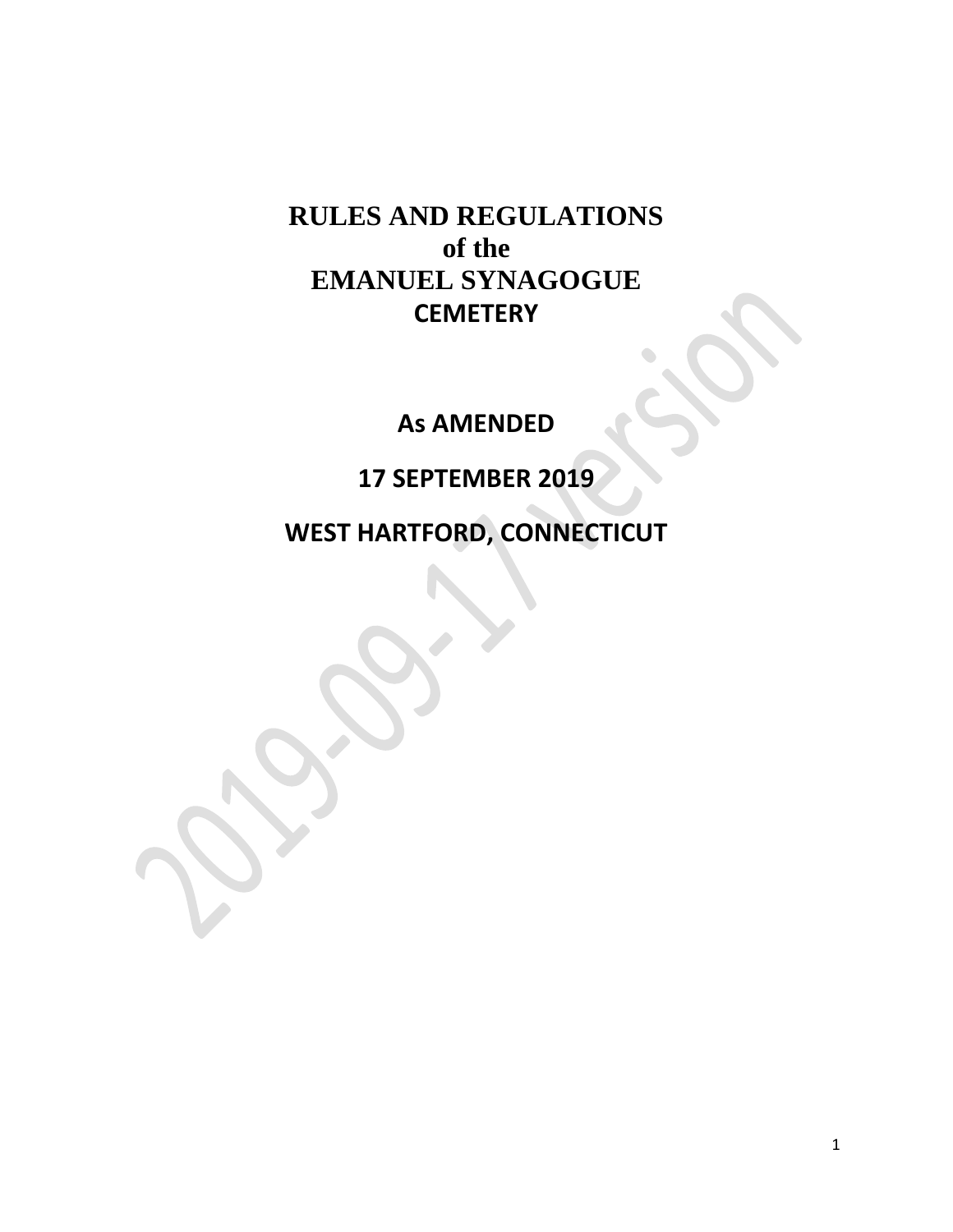# **RULES AND REGULATIONS Of the EMANUEL SYNAGOGUE CEMETERY**

# **As AMENDED**

**17 SEPTEMBER 2019**

**WEST HARTFORD, CONNECTICUT**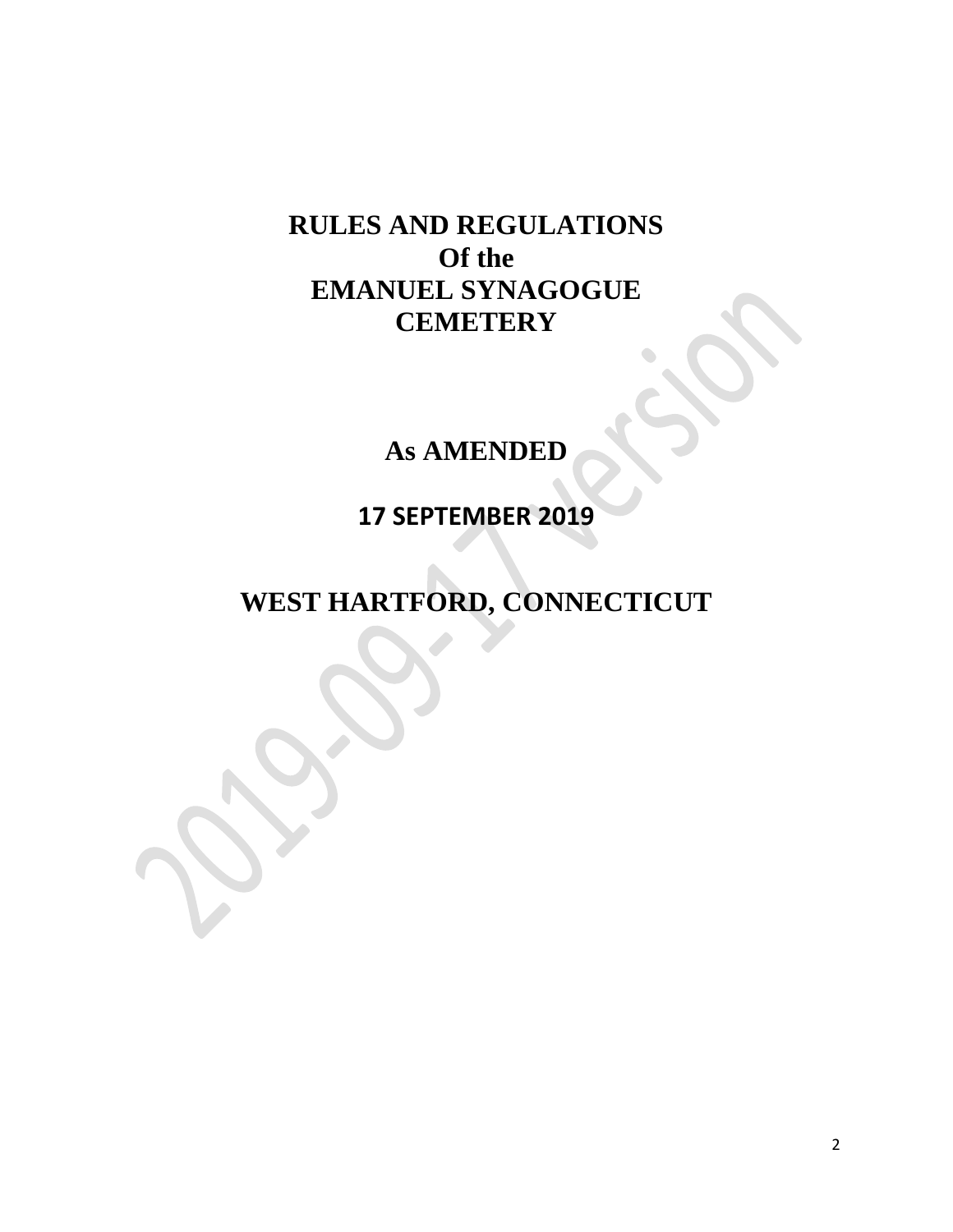# **RULES AND REGULATIONS Of the EMANUEL SYNAGOGUE CEMETERY AMENDED 17 SEPTEMBER 2019**

### **WEST HARTFORD, CONNECTICUT**

# **ARTICLE I Dedication**

The Cemetery of the Emanuel Synagogue **(**The Cemetery**)** shall forever be used as a permanent burial place only for members of the Jewish faith except as provided in Article XVII.

### **ARTICLE II Plan**

Sec. 1. The Cemetery is and will be divided into plots and graves, each plot and grave being numbered as shown on a plan or map on file in the office of The Emanuel.

Sec. 2. The number of graves each plot accommodates is and will be shown on this plan, and no interment will be permitted in excess of this plan.

Sec. 3. The interment of more than one body in a grave is prohibited.

### **ARTICLE III Rights of Interment**

Sec. 1. The conveyance of any plot or grave shall confer upon the purchaser the right of interment therein of the purchaser and the purchaser's spouse, their parents, their children and their children's spouses, their grandchildren and their brothers and sisters and their spouses or any other Jewish relative designated by the plot owner(s) or their heirs or authorized agents.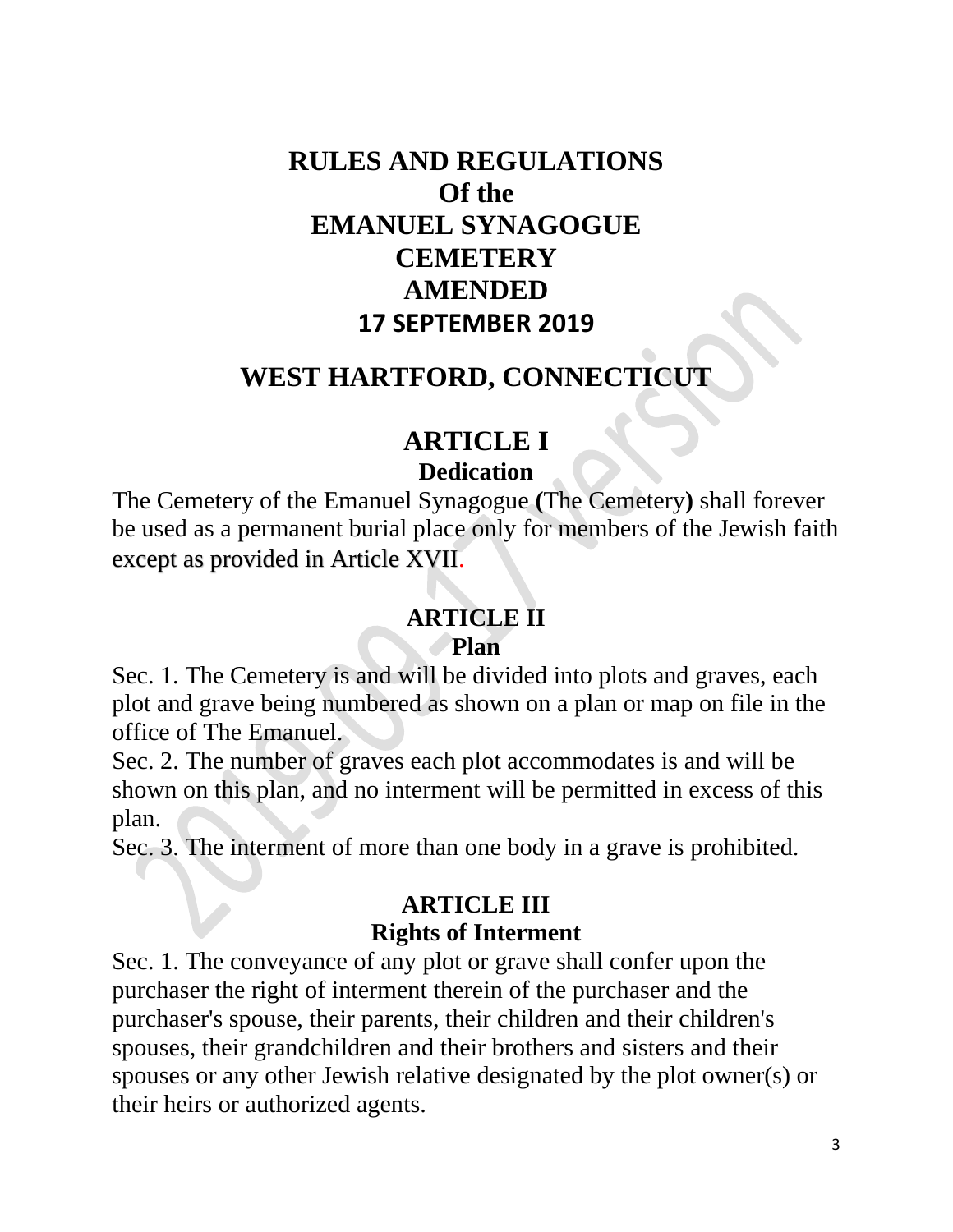Sec. 2. Plot owners, their heirs or their authorized agents should give personal attention to designating beneficiaries and grave locations within each burial plot. Designations shall be made in writing and filed in the synagogue office prior to interment, otherwise locations will be selected at the discretion of the Cemetery Committee.

Sec. 3. Services may be held for members or non-members at our synagogue or on site at the cemetery chapel or any other appropriate site. The use of a synagogue facility or the cemetery chapel by non-members will be subject to a rental fee established by the Emanuel Board of Trustees. Such fee is subject to adjustment at the discretion of the Synagogue Administrator. A rental fee will be charged for use of a synagogue facility for a post funeral gathering with the amount to be determined by the Synagogue Administrator based on time and services required.

Sec. 4. The Emanuel Synagogue **(**The Emanuel**)** reserves the right to change the date and time of a burial if conditions are unsafe.

Sec. 5. The fee for interment shall be set by the Cemetery Committee and shall be paid prior to interment for non-members. The fee for members is due thirty (30) days after interment**.** 

Sec. 6. Prepaid interment fees will no longer be accepted except in TITLE XIX cases. Once paid, any pre-payment of an interment fee is non-refundable.

### **ARTICLE IV**

## **Halakhic Standards Governing Burial and the Cemetery**

Sec. 1. Only such ceremonies and services as are sanctioned by Jewish Law shall be permitted on the cemetery grounds.

Sec. 2. The Rabbi shall decide halakhic matters pertaining to burials and any other halakhic issues pertaining to the cemetery, and may consult with the cemetery committee.

Sec. 3. Cremains shall not be interred in the Emanuel Cemetery.

Sec. 4. Taharah with Tachrichin is required for all burials at the Emanuel Cemetery.

Sec. 5. Only caskets of all wood construction (handles exempted) shall be allowed in the Emanuel Cemetery.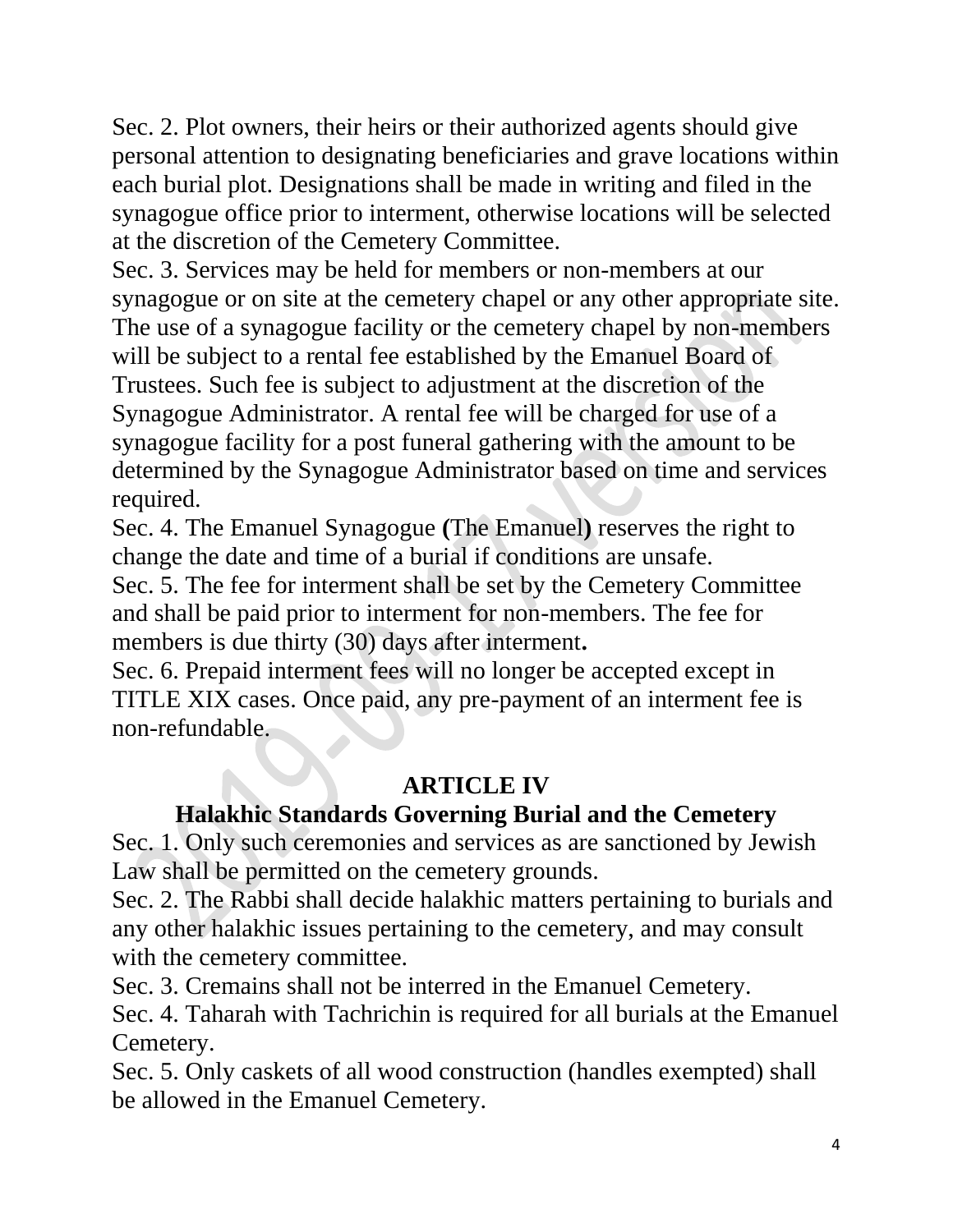Sec. 6. Cement vaults are required for all plots.

Sec. 7. These standards shall apply equally to Emanuel members whose burials take place outside the Emanuel Cemetery.

### **ARTICLE V**

#### **Fees and Charges**

Sec. 1. The Cemetery Committee shall prescribe a schedule of fees for members, as well as for non-members, for all plots and graves which includes perpetual upkeep of such plots and graves, and shall prescribe a schedule of charges for opening and closing graves, lowering devices, matting, tents, chairs, and for other services.

Sec**.** 2**.** To qualify as a "member" for purposes of the purchase of a plot or plots and of interment fees, the person being interred must have maintained continuous membership in the Emanuel Synagogue for at least the previous six (6) months prior to burial. This provision may be waived in the case of an unanticipated death, such as in the event of an accident.

Sec. 3 The Committee may change such schedules, which changes, subject to the approval of the Board of Trustees, shall then be published to the Congregation, including non-member owners of plots and graves based on the last address provided to the synagogue.

Sec. 4. The Committee may, in needy cases, provide a plot and/or permit interment without charge or at a reduction in scheduled prices.

Sec. 5**.** Once purchased, the fee for a plot is non-refundable.

Sec. 6. The chapel at the Emanuel Cemetery may be used for a service subject to the schedule of fees prescribed by the Cemetery Committee.

# **ARTICLE VI**

#### **Conditions of Sale**

Every conveyance of a plot or grave shall include the following provisions and be made upon the following conditions:

Sec. 1. Identification of Plot.

- Sec. 2. Date and Price.
- Sec. 3. Terms of Payment.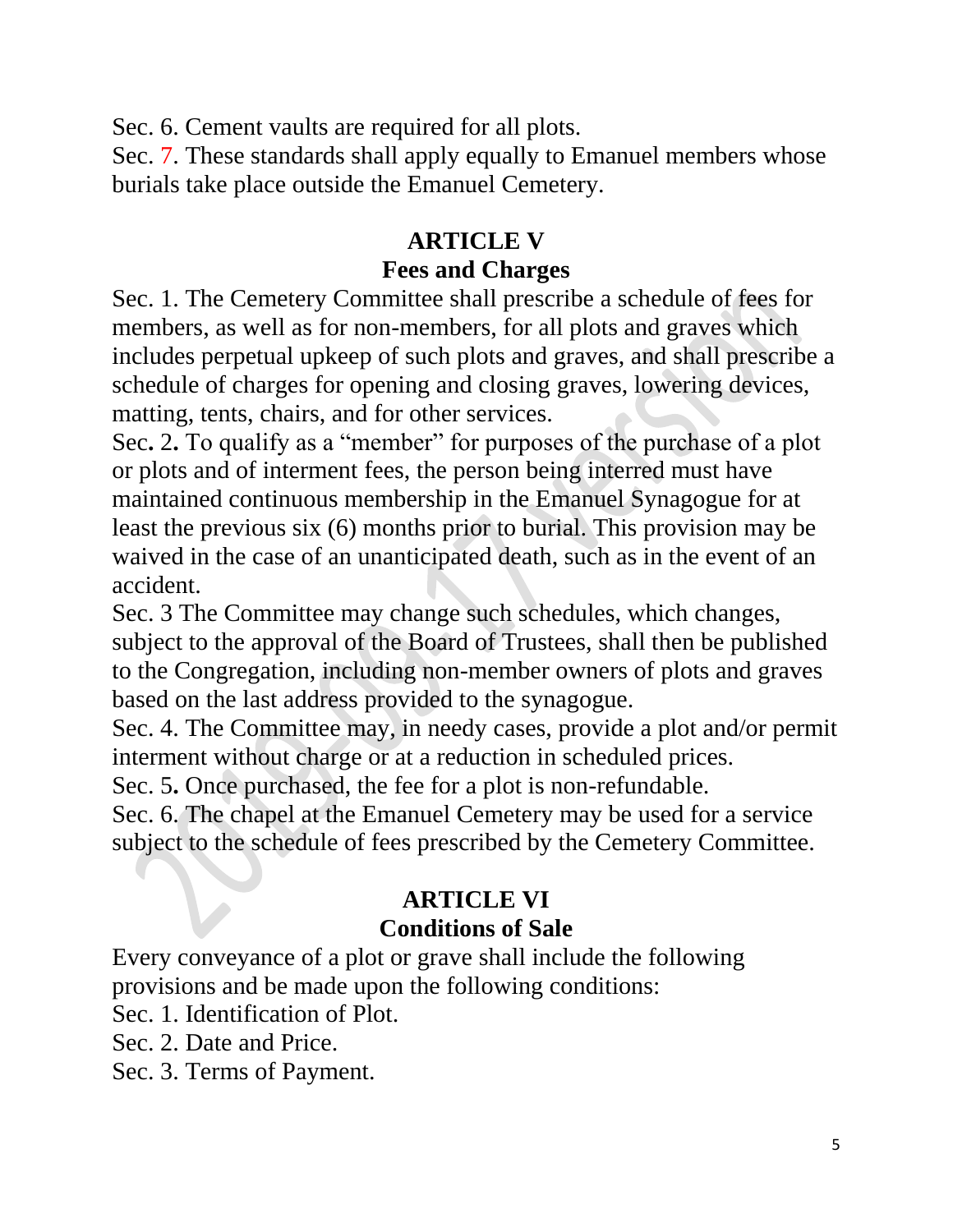Sec. 4. The purchaser agrees for herself or himself, his or her heirs and assigns, to comply with all the rules and regulations of the Cemetery Committee relating to the Cemetery, both such as exist at the time of conveyance and as they may thereafter be amended or added to. Sec. 5. The purchaser agrees for herself or himself, his or her heirs and assigns, to pay The Emanuel, or to any Religious Institution in which he or she is a member with which The Emanuel has a contract relating to cemetery privileges, any and all obligations of whatever kind or nature owing by him or her to them prior to interment. The Committee may refuse to permit interment until these obligations are paid in full. Sec. 6. No interment shall be permitted for non-members until the full purchase price has been paid or satisfactory arrangements have been made.

Sec. 7. If the purchaser fails to comply with the terms hereof and of the rules and regulations of the Cemetery Committee, all sums paid to The Emanuel shall be forfeited and all rights in said plot shall terminate and The Emanuel may, after thirty days notice by certified mail to the address of the purchaser appearing on its books, take immediate possession of said plot or grave and sell or dispose of it and all sums paid by the purchaser under this agreement shall be retained as liquidated damages.

#### **ARTICLE VII Non-Members**

Non-members shall be those persons of the Jewish faith who are not members of The Emanuel Synagogue. Such non-members may, on a nonrefundable basis, with the consent of the Board, purchase plots or graves, including perpetual upkeep, in the cemetery but on a cash basis only and the prices to non-members shall be double the prevailing prices charged to members for like plots or graves.

### **ARTICLE VIII Perpetual Care and Upkeep**

Sec. 1. The purchase price of the plot or grave shall include perpetual care and upkeep.

Sec. 2. Perpetual care includes regular mowing of the grass, trimming around monuments and markers, and raising and grading sunken graves, monuments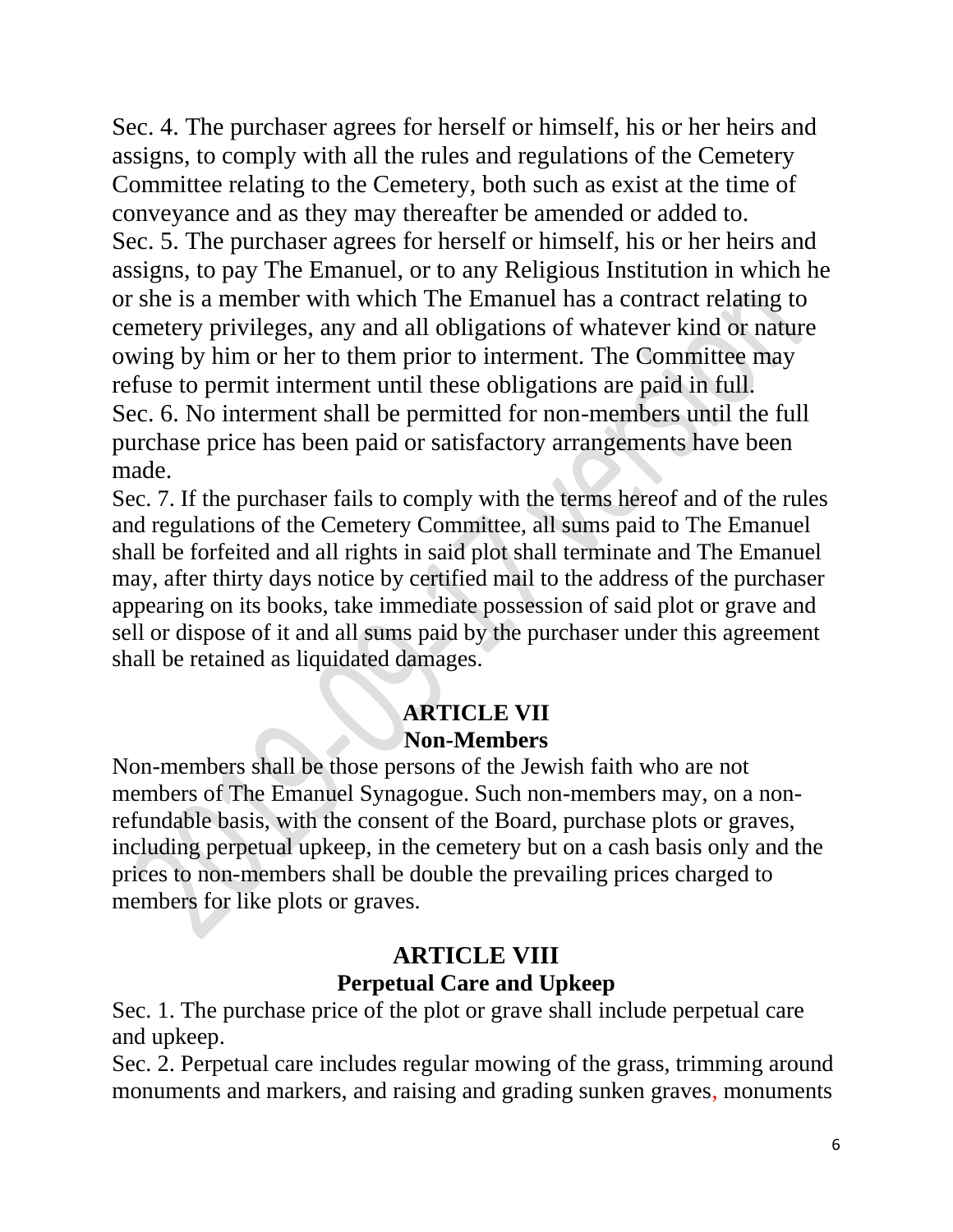and markers. Perpetual care includes the cleaning of markers and monuments. It does not include maintenance of plantings, bushes, etc. installed by the family.

Sec. 3. Reasonable efforts are made to protect monuments and other property from vandalism and/or theft, but no responsibility for their protection is assumed or implied.

#### **ARTICLE IX Perpetual Upkeep Fund**

Sec. 1. All money received for perpetual care of the Cemetery and all money designated for such purpose by the Cemetery Committee from the sale of plots or from any other source shall be kept in a separate fund. The income from said fund shall be used only for the management, care, and maintenance of the cemetery. Said fund shall be under the control and management and supervision of an Investment Committee of not fewer than three (3) persons elected by the Board of Trustees, one of whom shall be the Chairman of the Cemetery Committee. The Treasurer of The Emanuel Synagogue shall be, ex officio, the treasurer of said committee, which may require a bond of surety of said Treasurer.

Sec. 2. The Investment Committee may invest the perpetual upkeep fund in all forms of investment permitted by Section 45-88 of the General Statutes of Connecticut, Revision of 1958, as the same may be hereafter amended from time to time. The Committee may also entrust for safe keeping said fund to any national banking association, state banking or trust company located within Connecticut, or any member of the New York Stock Exchange. Said committee may request investment advice and pay for said advice at a reasonable sum.

#### **ARTICLE X Planting**

Sec. 1. No plantings will be permitted in the cemetery without the express permission of the Cemetery Committee.

Sec. 2. The placing of potted plants on graves is permitted, but after they have ceased to bloom they will be disposed of properly.

Sec. 3. No fence, hedge, railing or coping may be installed by plot owners.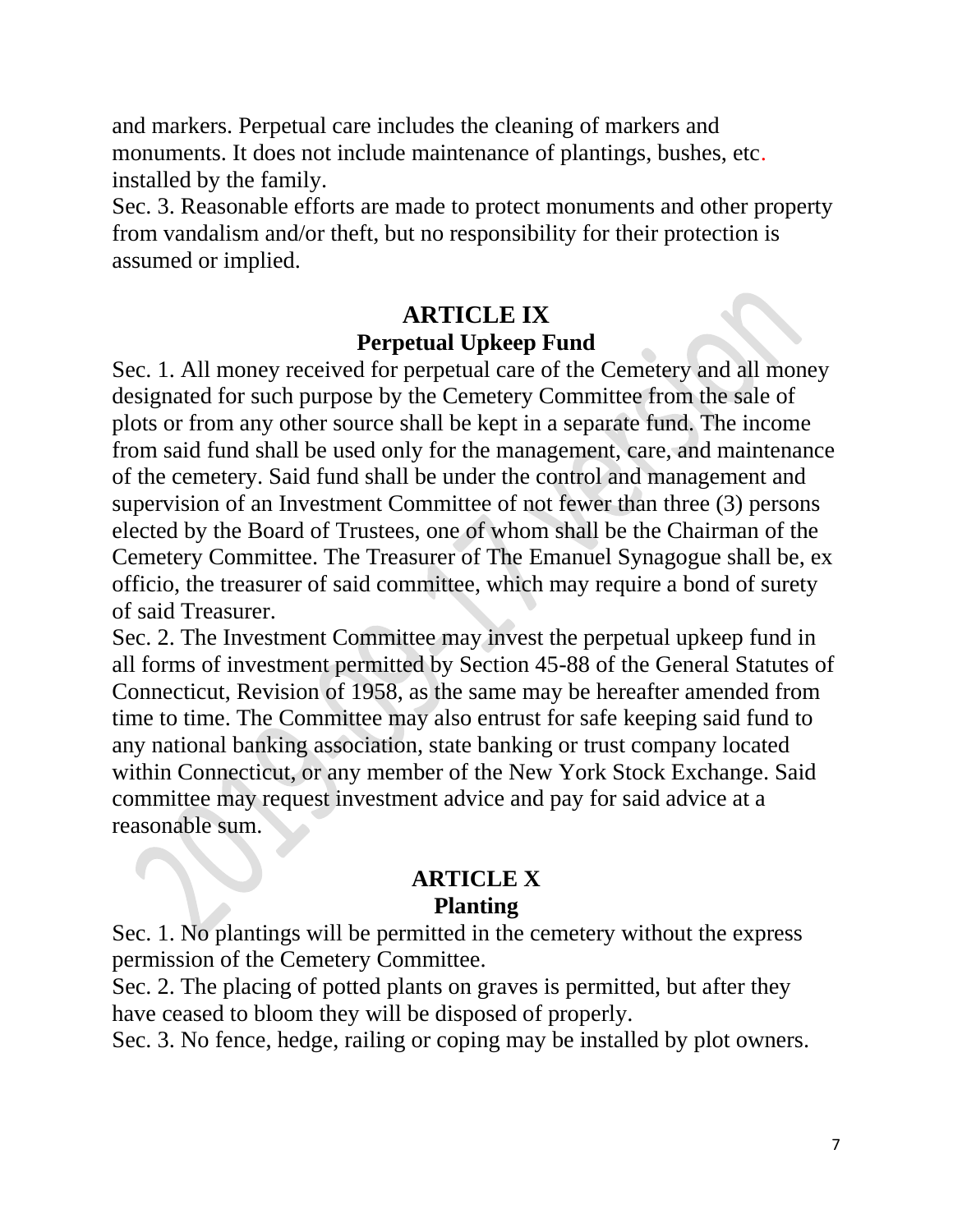Sec. 4. The maintenance of plantings, bushes, etc., including removal, is the responsibility of the family of the deceased and is not considered to be within the definition of "Perpetual Care".

### **ARTICLE XI Transfers**

The transfers of plots or graves, either by members or non-members, will not be permitted except to members and only by a two-thirds vote of the members of the Board of Trustees present and upon payment of all obligations of the transferor.

#### **ARTICLE XII Traffic**

Sec. 1. The Cemetery gates will be open daily until sunset. The Cemetery shall be closed on Saturdays and Jewish Holidays.

Sec. 2. Automobiles are allowed upon the roads as a privilege and not as an inherent right to the ownership of a plot or grave.

Sec. 3. Automobiles shall not exceed a rate of speed greater than 15 miles per hour.

Sec. 4. Any person who drives his vehicle or the wheels thereof on any lawns or borders thereof, causing any damage whatsoever, shall be required to pay for such damage.

### **ARTICLE XIII Employees**

Full-time teachers and full-time employees of the Jewish faith shall be entitled to such cemetery privileges as shall be provided for in their employment contract.

### **ARTICLE XIV**

#### **Monuments (Headstones) and Markers (Footstones)**

Sec. 1. Plot and grave owners have the right to erect one monument for each plot or grave with or without a marker on each plot or grave. The design and quality of the stone, the inscription thereon and the extent of the foundation thereof shall be subject to the specifications and the prior approval of the Committee, in consultation with the Rabbi.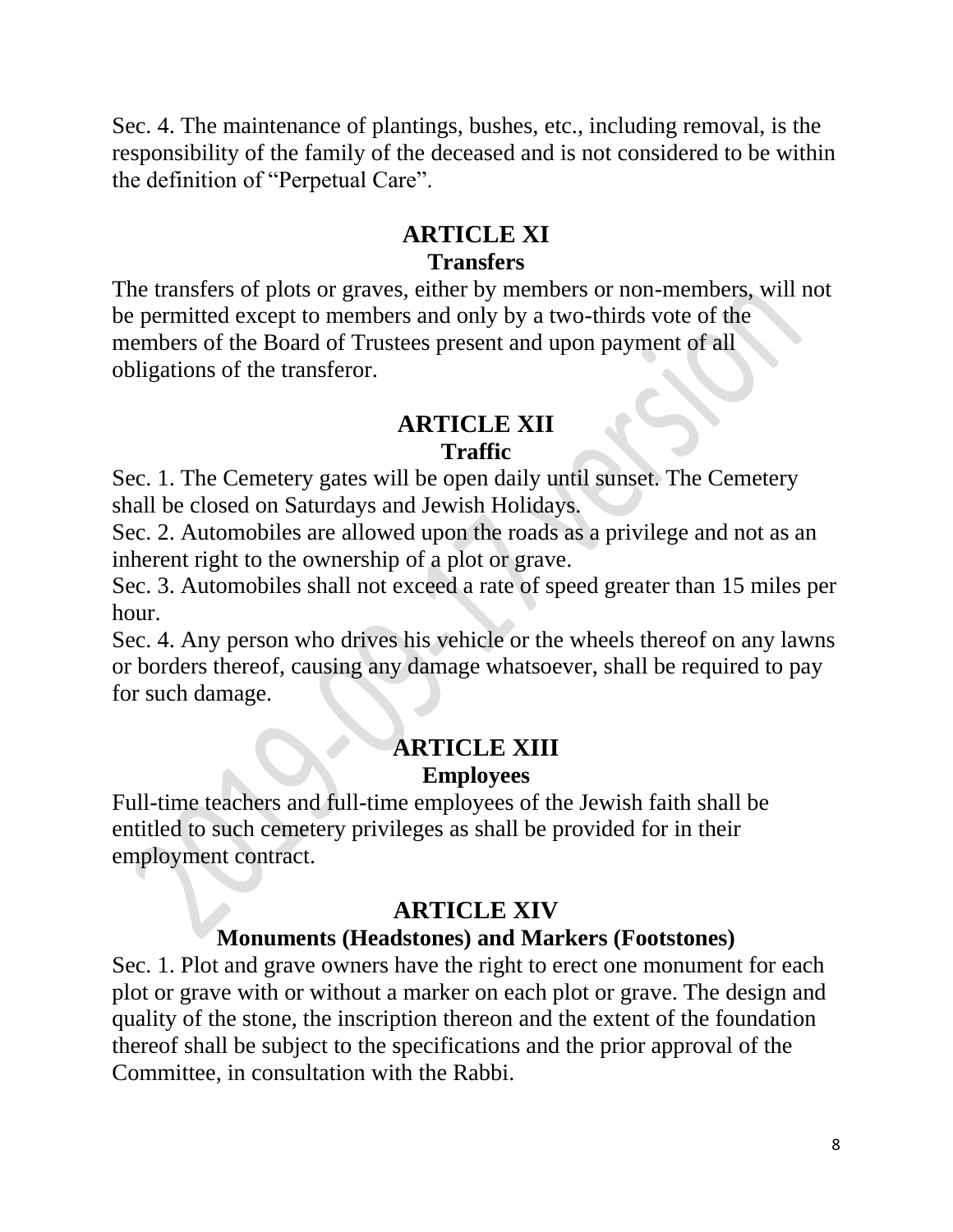Sec. 2. All monuments are to have the family name(s) and any other proper information deemed appropriate by the Committee inscribed thereon. Sec. 3. If any monument or marker is erected or any inscription is placed upon the same which is, in the opinion of the Committee, improper, offensive or not in keeping with the general appearance of the Cemetery, the Committee will have the right and duty to remove same at the expense of the purchaser. However, no monument or marker shall be removed until the expiration of thirty days after notice to do so has been mailed to the address of the purchaser or the survivor appearing on the books of The Emanuel. Sec. 4. The Monument maker or agent shall pour the foundation for monuments and markers only after approval of the Committee. Sec. 5. All monuments will comply with the following specifications: (a) The maximum dimensions for bases shall be:

| Size of Plot | Depth   | Width                 | Height            |
|--------------|---------|-----------------------|-------------------|
| 1 grave      | $1'$ 4" | $2^{\circ} 6^{\circ}$ | 10" min. 12" max. |
| 2 graves     | same    | 4'6''                 | same              |
| 3 graves     | same    | 5'0''                 | same              |
| 4 graves     | same    | 6'0''                 | same              |
| 6 graves     | same    | $7'$ $0''$            | same              |

(b) The overall height of all monuments shall be not more than 48".

(c) The bases shall be Rock Face (rough cut) with as little projection as possible.

( d) No monument or marker shall be installed unless the design has been approved in writing by the Cemetery Committee or the Executive Director of the synagogue prior to manufacture of same.

(e)The synagogue office must be notified prior to scheduling an unveiling. Sec. 6. The Cemetery caretaker shall be present and designate the exact location of placing headstones and markers.

Sec. 7. All markers shall be made of granite and shall be of uniform size of 1' in depth, 2' in width and 4" thick and shall be level with the ground surface. Sec. 8. All materials and refuse remaining after a monument or headstone has been erected must be removed immediately by the installer.

Sec. 9. All graves or plots must have either a monument or a marker installed.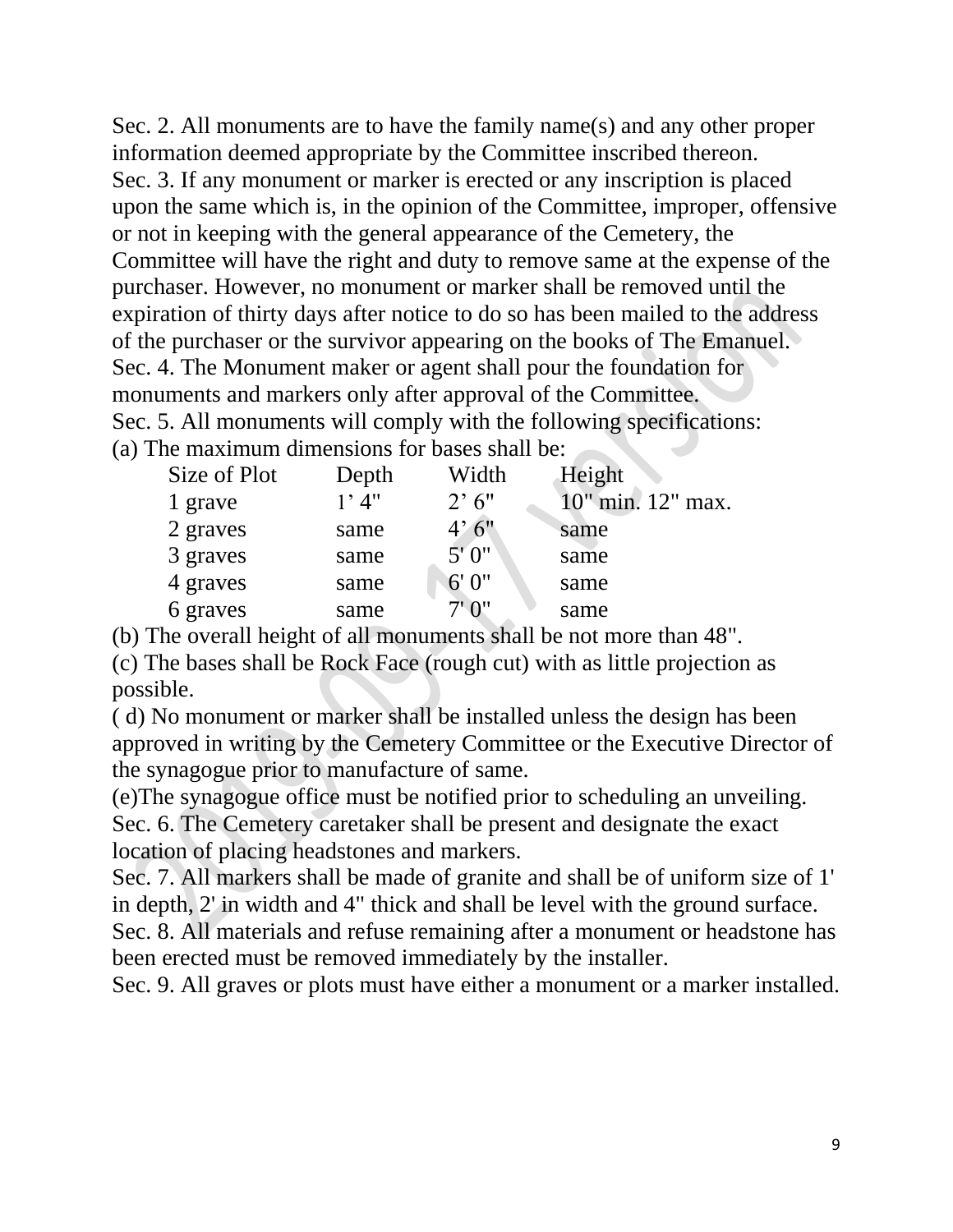### **ARTICLE XV Work at Cemetery**

Sec. 1. The Committee shall at all times maintain supervision over the cemetery and all work done therein.

Sec. 2. Any work done upon any plot or grave other than the regular care and upkeep will be paid by the plot or grave owner or their heirs or authorized agents.

Sec. 3. No work will be permitted at the cemetery on the Sabbath or on any Jewish Holiday.

#### **ARTICLE XVI**

#### **Removals**

A body which has been interred in the Cemetery shall not be removed there from without the written permission of the Committee. Disinterment or reinternment shall be in accordance with all civil and Jewish laws.

### **ARTICLE XVII**

### **Interfaith Section of the Emanuel Synagogue Cemetery**

Sec. 1. Notwithstanding Article I of the Rules and Regulations of the Emanuel Synagogue, there shall be an Interfaith Section of the Emanuel Synagogue Cemetery for interfaith couples and families. The Interfaith Section shall be a separate section of the Cemetery that is clearly marked and identified by a physical or visible boundary divider, and will allow the interment of individuals in an interfaith relationship and their immediate family members. The separation of the Jewish and Interfaith sections shall be in accordance with Halacha and the 2010 Teshuvah of the Committee on Jewish Law and Standards of the Rabbinic Assembly.

Sec. 2. The Rabbi of the Emanuel Synagogue shall normally officiate at all burials in the Interfaith Section.

Sec. 3. With the consent of the Rabbi of the Emanuel Synagogue (or the President of the Emanuel Synagogue in the Rabbi's absence), a guest rabbi or guest cantor may officiate at a funeral service in the Interfaith Section. Sec. 4. With the consent of the Rabbi of the Emanuel Synagogue, a member of the non-Jewish clergy may participate in a funeral service conducted by the Rabbi. The Rabbi and the non-Jewish clergy shall meet prior to the service to address parameters of the service. In the event of a disagreement, the opinion of the Rabbi shall prevail.